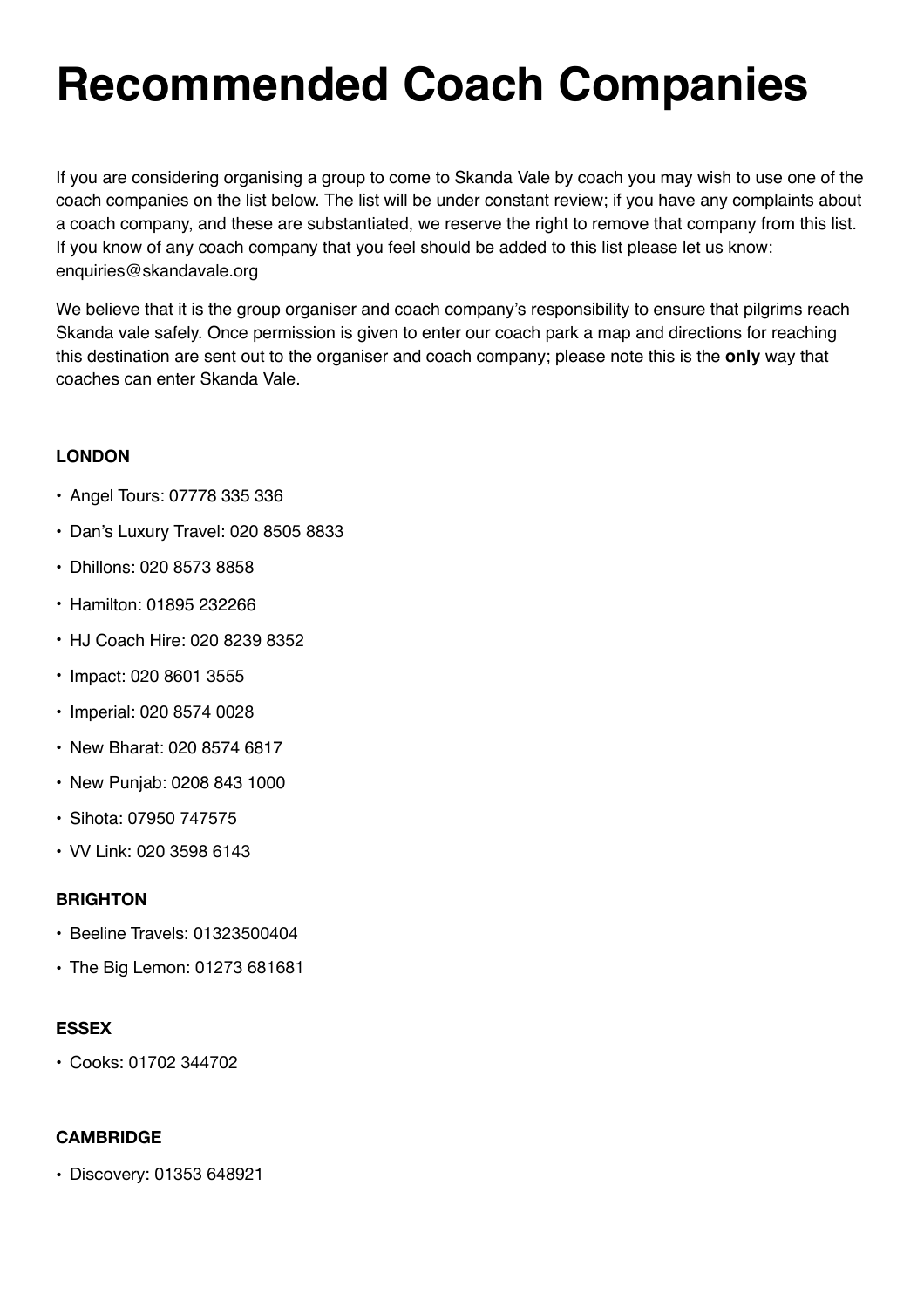#### **LEICESTER**

- Ausden Clark: 0116 262 9492
- Hamilton: 01536 772268
- Steve Akiens Coaches: 01162 788800
- Total Travel: 01509 817316
- Woods: 0116 278 6374

#### **NOTTINGHAM**

- JB Tours (Watnall) Limited: 01159 681166
- Skills Coach: 01159 777426
- Silverdale: 01159 121000
- Tiger European: 01159 505601

#### **COVENTRY**

• A Line Coaches: 02476 450808

#### **BIRMINGHAM**

- Abbey coaches 07939 357444
- Ashton Manor: 0121 327 9111
- Attain Travel: 0121 356 6161
- JKT International: 01543 360123
- Robinson Coach Travel: 01455 613925
- Thandi: 0121 420 2929
- VIP Contracts Ltd: 0121 551 3330

#### **DURHAM**

• Durham City Coaches: 0191 273 8282

#### **MANCHESTER**

• Selwyns Travel Ltd: 0161 223 3103